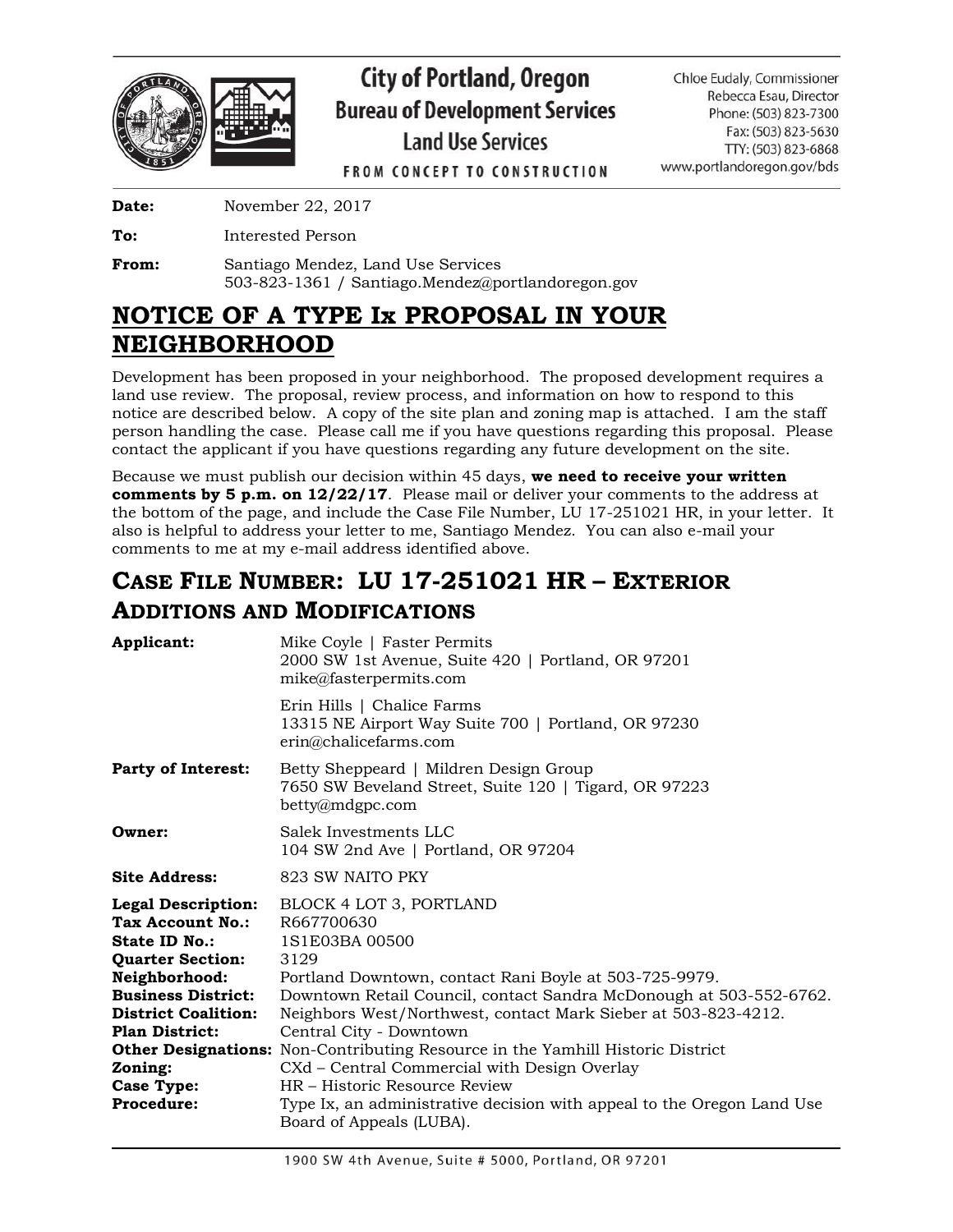#### **Proposal:**

The applicant requests Historic Resource Review for various exterior modifications and additions to a non-contributing building located at 823 SW Naito Parkway in the Yamhill Historic District of Downtown Portland. The proposal includes the following items:

- Replacement of existing vinyl windows with new aluminum storefront windows.
- Replacement existing door with new wood door with tempered full lite.
- Addition of a new blade sign with interior lighting.
- Addition of 3 new wall mounted light fixtures.

Historic Resource Review is required for the proposed exterior alterations in the Yamhill Historic District.

#### **Relevant Approval Criteria:**

In order to be approved, this proposal must comply with the approval criteria of Title 33, Portland Zoning Code. The relevant approval criteria are:

- Guidelines
- Central City Fundamental Design Design Guidelines for the Yamhill Historic **District**

Zoning Code Section *33.700.080* states that Land Use Review applications are reviewed under the regulations in effect at the time the application was submitted, provided that the application is complete at the time of submittal, or complete within 180 days. This application was submitted on October 4, 2017 and determined to be complete on 11/16/17.

#### **DECISION MAKING PROCESS**

The Bureau of Development Services will make a decision on this proposal. We will consider your comments, and either:

- Approve the proposal.
- Approve the proposal with conditions.
- Deny the proposal.

**We will mail you a copy of our decision only if you comment in writing to us at the City of Portland Bureau of Development Services, 1900 SW Fourth Ave., Suite 4500, Portland, OR 97201.** There will be no public hearing.

The neighborhood association listed on the first page of this notice may take a position on this application. They may also schedule an open meeting prior to making their recommendation to the Bureau of Development Services. Please contact the person listed as the neighborhood contact to determine the time and date of this meeting.

The file and all evidence on this case are available for your review by appointment only. Please call the Request Line at our office, 1900 SW Fourth Avenue, Suite 5000, phone 503-823-7617, to schedule an appointment. I can provide some information over the phone. Copies of all information in the file can be obtained for a fee equal to the cost of services. You may also find additional information about the City of Portland and City Bureaus, as well as a digital copy of the Portland Zoning Code, by visiting the City's homepage on the Internet at [www.portlandonline.com.](http://www.portlandonline.com/)

*ORS 227.178* states the City must issue a final decision on Land Use Review applications within 120-days of the application being deemed complete. The 120-day review period may be extended at the request of the applicant.

#### **APPEAL PROCESS**

If you disagree with the Bureau of Development Services administrative decision, you can appeal the decision to the Oregon Land Use Board of Appeals (LUBA) at 775 Summer St NE, Suite 330, Salem OR 97301-1283. The phone number for LUBA is 1-503-373-1265. Issues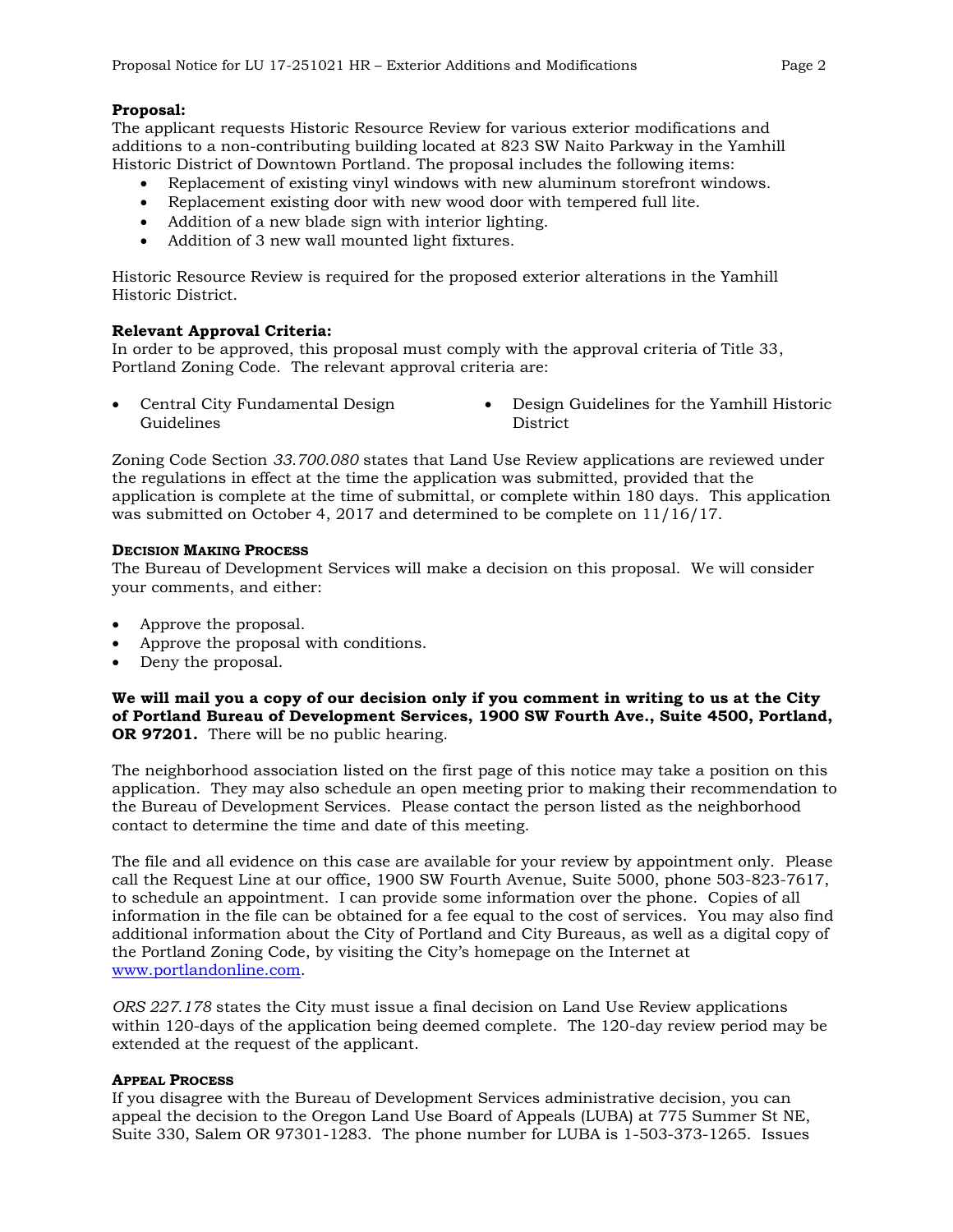which may provide the basis for an appeal to LUBA must be raised in writing before the deadline for comments, or you may not be able to raise that issue in an appeal. If you do not raise an issue with enough specificity to give the Bureau of Development Services an opportunity to respond to it, that also may preclude an appeal to LUBA on that issue.

### **The Bureau of Development Services is committed to providing equal access to information and hearings. Please notify us no less than five business days prior to the event if you need special accommodations. Call 503-823-7300 (TTY 503- 823-6868).**

**Enclosures:** Zoning Map Site Plan, Floor Plan, East Elevation and Details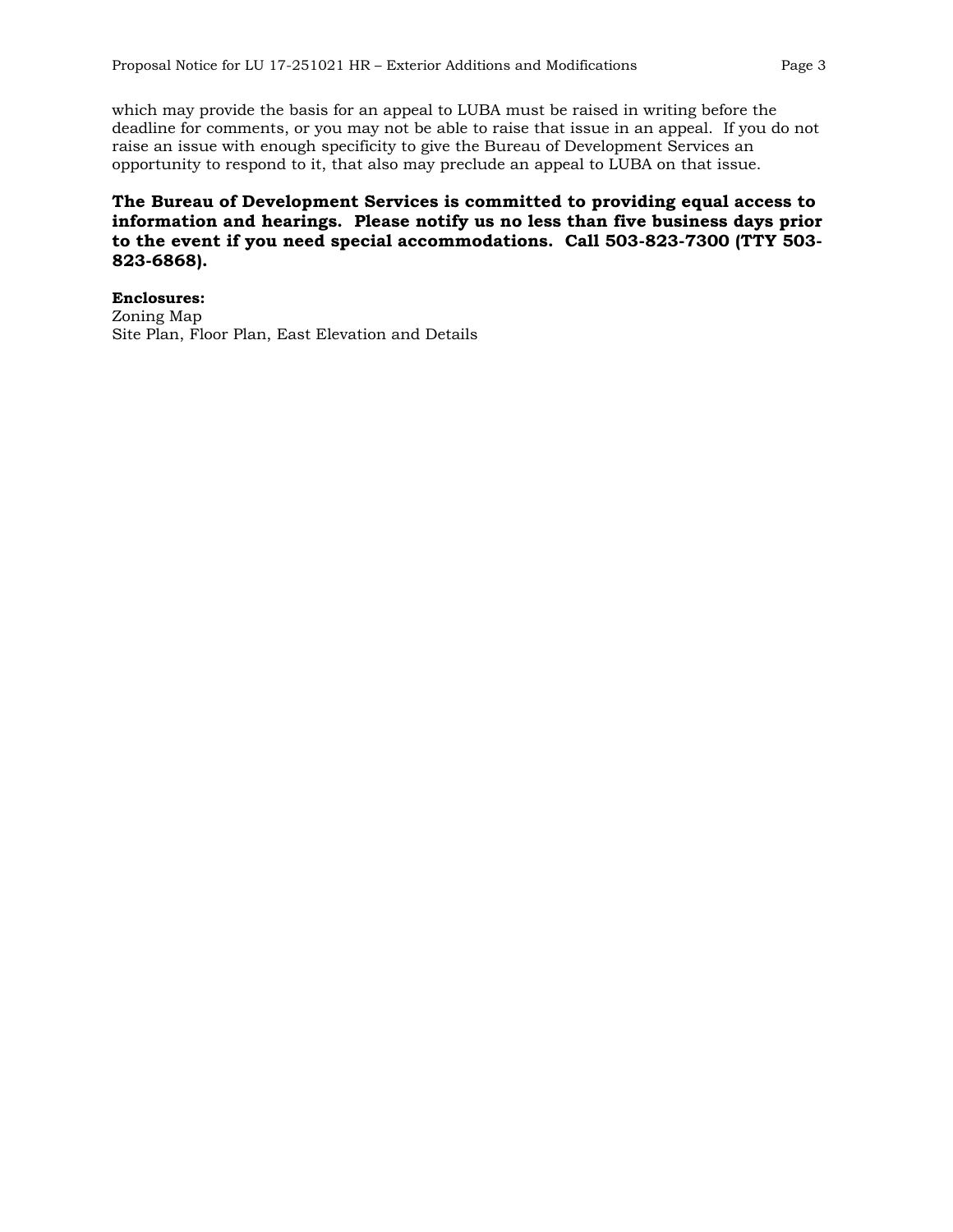

Bridge

..... Recreational Trails

**Exhibit** 

B

Oct 04, 2017